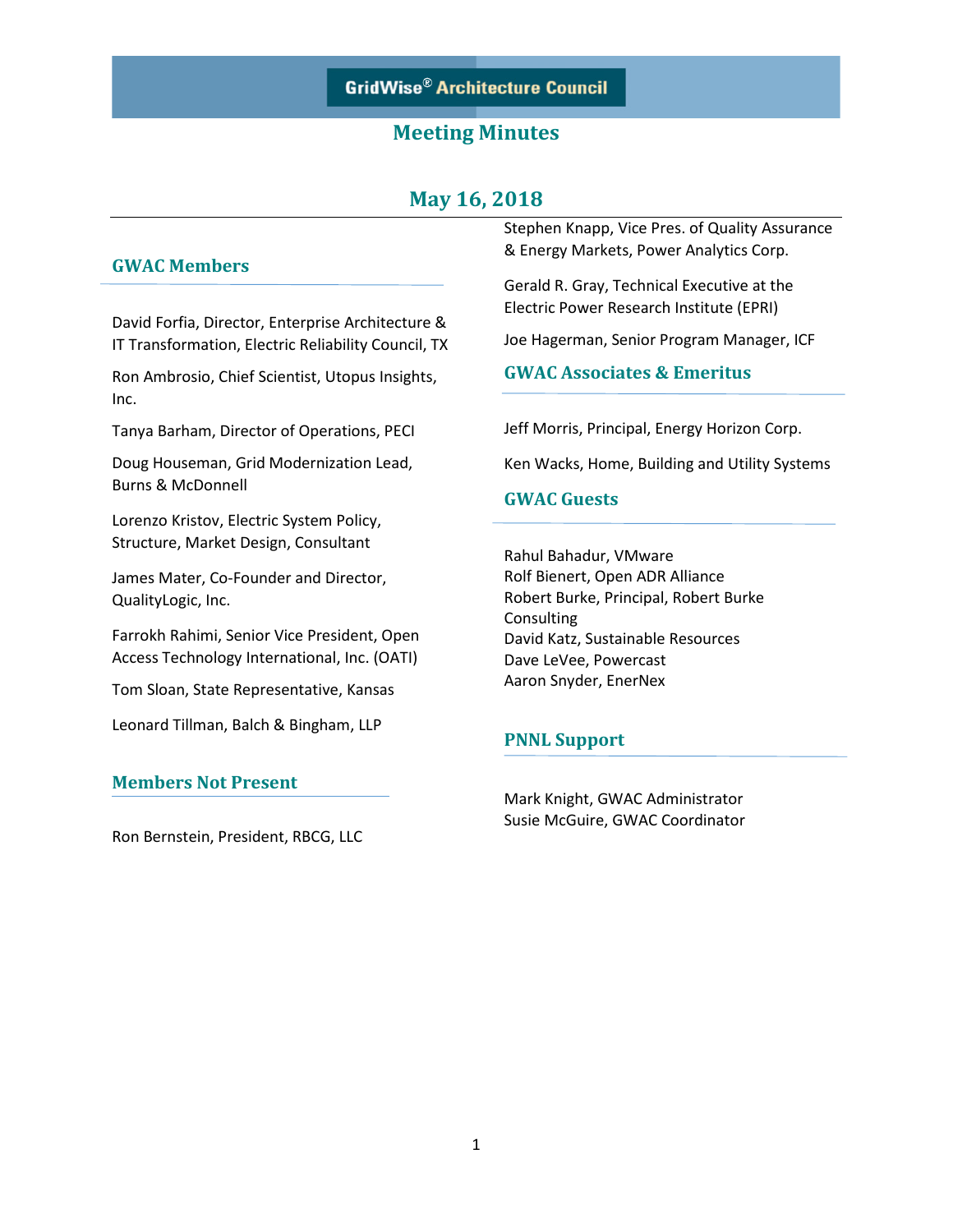# **May 16, 2018**

### **GWAC Online Meeting**

David Forfia opened the meeting at 12:03am Central time.

David Forfia asked for a motion to approve the April meeting minutes. Ron Ambrosio gave the motion and Doug Houseman seconded the motion to approve them. David Forfia accepted the motion; there were no exceptions.

### **Review Action Items**

Mark Knight reminded GWAC participants to let him know in advance if you will miss any GWAC meetings.

Mark noted that he has created a list of upcoming meetings and GWAC participant are noted as well as speaking opportunities relevant to GWAC participants.

Mark had sent the one page GWAC resume out to the group and is asking for everyone to take a look and to please send him any feedback on it. He is particularly interested in how GWAC information has been used by others to capture the impact of the GWAC.

White paper groups have been announced, everyone who is participating should have gotten an email.

The TESC18 tutorial overview that went out is for a proposed, second tutorial by Ron Bernstein. Mark will send out the overview for the scheduled TESC18 tutorial.

Ron Melton is talking with Mark Knight and SEPA about facilitating the TESC18 tutorial.

Mark has spoken with Jeff Morris about the tutorial to answer his questions about the target audience.

#### **Action: Mark or Susie to send out the overview of the scheduled TESC18 tutorial session.**

A prominent link to the TESC18 meeting website has been added to the GWAC website.

Abstracts have been selected. Many abstracts came in just before and after the due date.

Susie has local travel information for those who will attend TESC18 in Cambridge which will be sent out soon – Mark will give more information about that later in this meeting.

Susie has resent the TESC18 Meeting announcement out to the GWAC participant list, suitable for the GWAC to send to their colleagues.

Lorenzo has sent out a link to the FERC technical conference webpage.

Mark sent information to James Mater about the Interoperability Roadmap.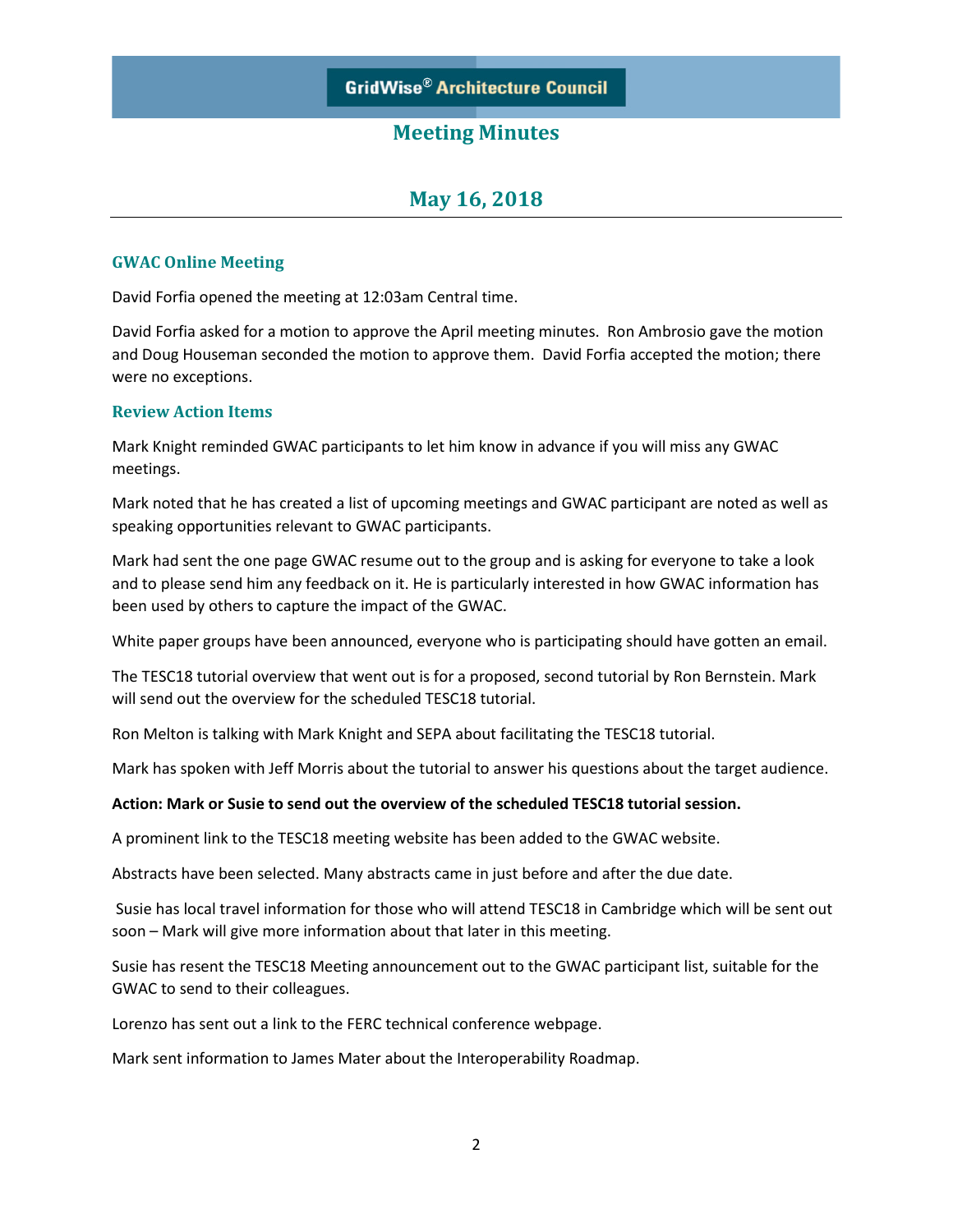# **GridWise® Architecture Council**

## **Meeting Minutes**

## **May 16, 2018**

### **GWAC Related Conferences and Events**

- ANSI CTA Spring Meeting, Santa Clara, CA, May 1-3
- [TESC 2018](https://sepapower.org/event-complex/2018-transactive-energy-systems-conference/) MIT Cambridge June 12-14
- SEPA Grid Evolution Summit July 9-12
- IEEE PES General Meeting, August 5-9, 2018 Portland, OR
- ISO/IEC Tysons Corner, VA, Sep 24-28
- World Engineering Summit, Charlotte, October 17-19
- GWAC / Grid 3.0 Workshop, DC, Oct/Nov (date TBD)
- POWER-GEN International, Orlando, FL, December 4 6
- ASHRAE Winter Conference, Atlanta, GA, Jan 14-16
- Smart Energy Summit, Austin, TX, Jan/Feb
- DistribuTECH, New Orleans, Feb 2019
- IEEE ISGT, Feb 2019

David Forfia sent the link to the CTA Technology and Standards Forum May  $1 - 3$ , 2018:

<https://www.cta.tech/Events/Event-List/Technology-Standards-Spring-Forum.aspx>

Doug Houseman sent the link to the EPRI Electrification 2018, Aug. 20 -23, in Long Beach, CA. Doug will be speaking at this event. <http://www.electrification2018.com/>

Doug Houseman noted that he will be speaking at the POWER-GEN meeting. If anyone has other conferences that should be added please let Mark know.

#### **TESC 2018 Update**

- Keynotes all set
- Plenaries all set
- Panels all set
- Questions for Workshops all set
- 4 registrations for the tutorial
- 50 registrations for conference
- SEPA evaluating alternate locations within MIT
- SEPA / GWAC held early conversation about 2019. No decision yet.

There are 3 panels with 4 participants each. –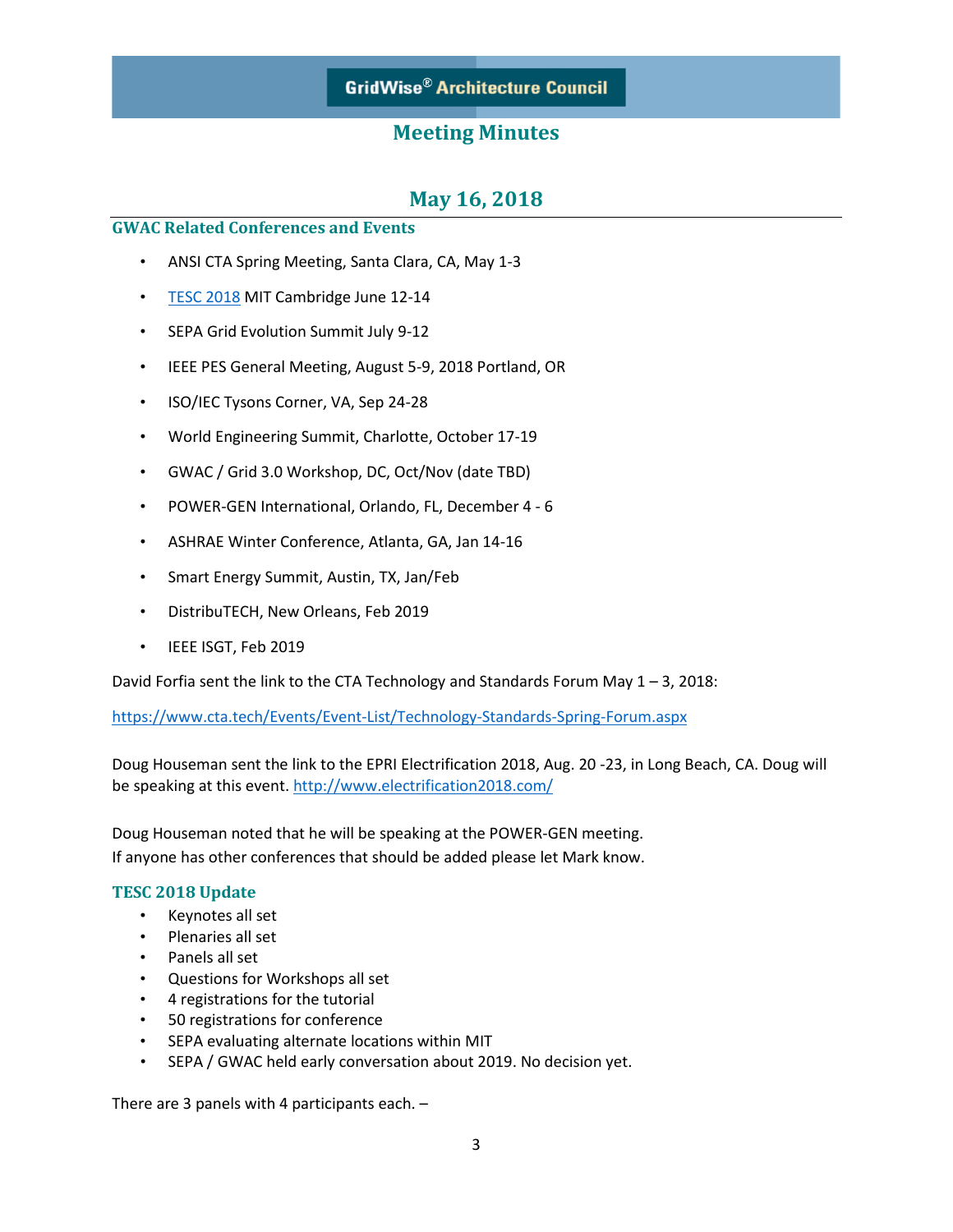# **May 16, 2018**

- The Business and Policy panel will be led by Leonard Tillman
- The Design and Technology panel will be led by Ron Ambrosio
- The Business and Technology panel will be led by Stephen Knapp

Mark will be talking with the Panel Leads regarding the order of the panels and the facilitation process.

To help expedite the meeting flow, TESC18 speakers are being asked to send in their presentations by June 6 so that they can be pre-loaded on the AV equipment.

### **Action Mark: talk with Panel Leads regarding workshop panel facilitation**

-

About 70% of abstracts were declined because there were so many. There were a lot of good abstracts. We will conduct an online vote at the end of each panel to gather questions to be discussed at the workshop session. As of last week there were only four tutorial registrations. We are still taking registrations up to the last two weeks before the meeting. SEPA is hoping it will be a go.

The conference has about 50 registrations so far. It is typical for them to come in at the very end. Mark encourages everyone to register as soon as possible so that we can keep our current meeting location. Otherwise TESC18 may need to move out of the Kresge Auditorium because it is too large for this size meeting.

There is talk with SEPA about next year's conference being aligned with the Grid Evolution Summit Conference.

The agenda for the meeting is going well, all is looking good.

Sponsorships have come in including PNNL, NIST and LO3. Intel has also expressed interest, they are currently listed as an exhibitor. There are some other companies still talking with SEPA about sponsorship but we could use more.

Chair David Forfia noted to the GWAC group that moving to the east coast was a risk and SEPA was gracious enough to support this move. He is really hoping that registrations can move up to a number closer to 150. Anything that the council can do to raise sponsorship support and increase attendance is truly needed and would be greatly appreciated.

### **Action: GWAC Participants are asked to help with TESC18 outreach for registrations and sponsorships**

Tanya noted that public employees are not able to be reimbursed through their employers. If there is any funding available for them that would be helpful. The National League of Cities might be a resource for them it was suggested. Tanya noted the people she has spoken to are west coast based.

Mark was asked to send the TESC18 flier out to the GWAC again regarding the conference.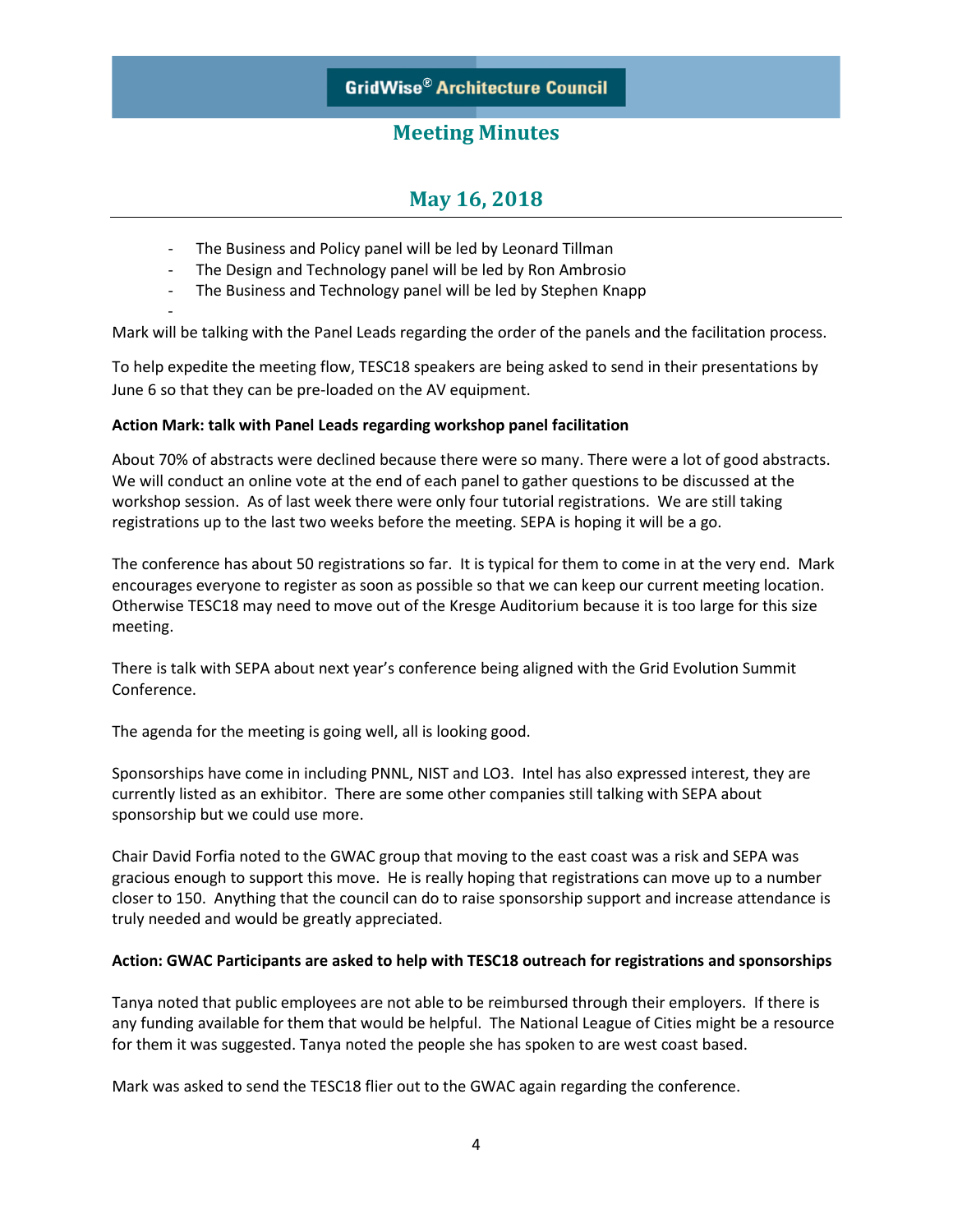# **May 16, 2018**

### **Action Mark: Resend the TESC18 announcement to the GWAC.**

Mark Knight noted that a message about TESC 2018 went out today from the MIT Industrial Liaison Office regarding TESC18 to their mailing list which is extensive.

Mark thanked David Hardin for helping put together the Thursday afternoon Plenary on "The Power of Blockchain," with four industry panelists.

Mark also thanked Chris Villarreal for his helping in setting up the Wednesday afternoon plenary session on "Customers as the Ultimate Regulators" session with regulators from the Midwest and Northeast.

### **GWAC White Papers**

Smart Buildings as Transactive Hubs

- Ron Bernstein
- Gerald Gray
- Joe Hagerman
- Phil Davis
- Ken Wacks

Valuing control in a TES/Economic Evaluation Metric for TES

- Stephen Knapp
- Farrokh Rahimi
- Dave LeVee
- Rahul Bahadur

The groups are now connected by email and plans are starting to take shape. There will need to be a call on the Valuing Control /Economic Evaluation paper to mesh it into a singular topic focus with a new title and scope plan.

Robert Burke asked to be added to the Smart Building paper.

#### **Action Mark: Add Robert Burke to the GWAC Smart Building white paper effort.**

### **GWAC/Grid 3.0 Workshop**

The Grid 3.0 workshop on architecture and resilience is tentatively scheduled for either October 25 and 26<sup>th</sup> or the first week of November. This is something GWAC has been interested in developing.

Many groups are involved in this topic and a workshop in fall is loosely planned. NEMA had offered to host it in Washington DC but this is not yet definite. A Grid 3.0 workshop with GWAC facilitating it is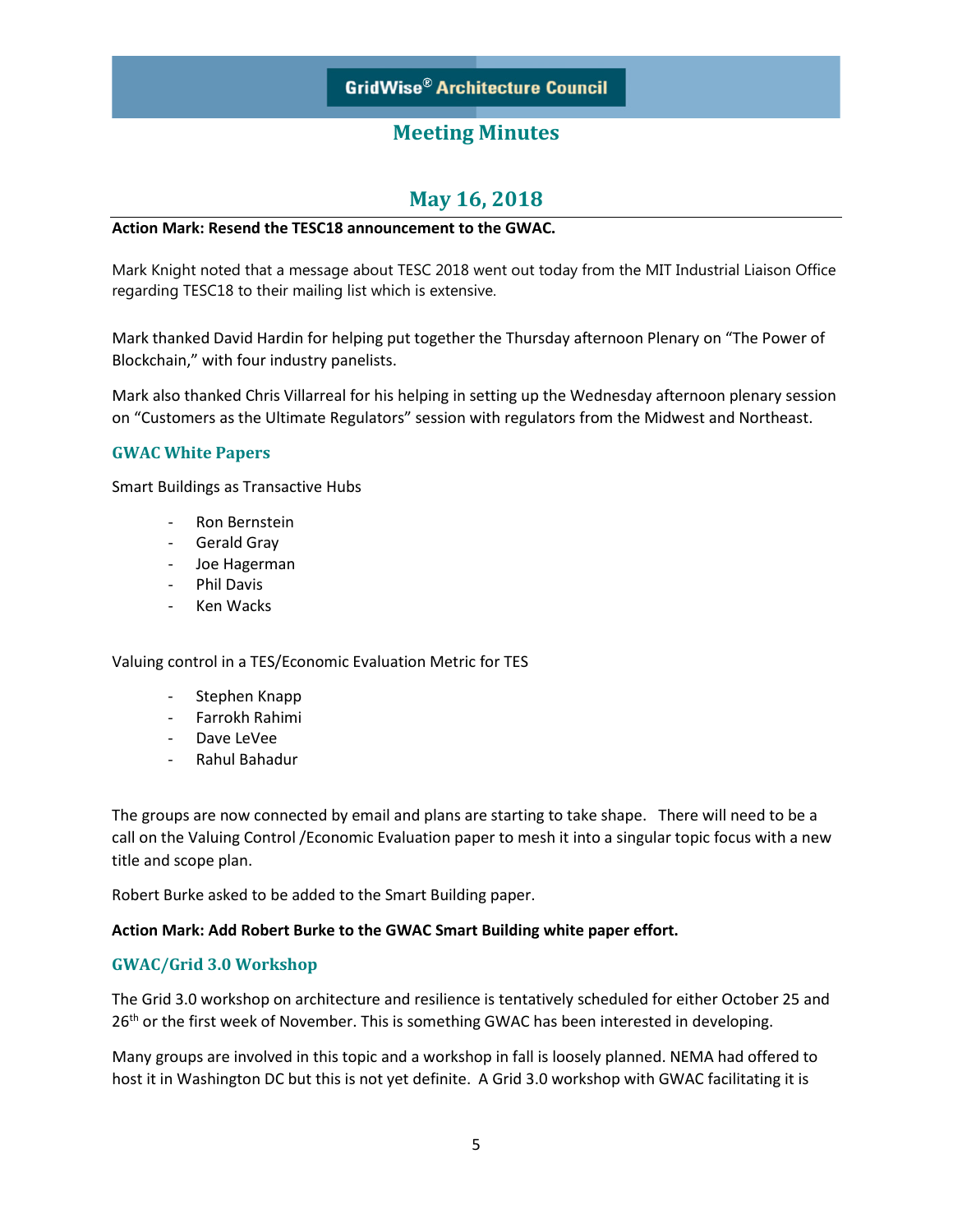# **May 16, 2018**

something we will talk about at the next call. If anyone has any ideas or information please contact Mark.

### **Action: GWAC participants interested in contributing ideas and information for Grid 3.0**

David Forfia has had some involvement with this as well although hasn't been able to make the most recent meetings due to conflicts.

Doug Houseman noted that he is all in for Grid 3.0 and willing to work on the Agenda.

Ron Ambrosio also volunteered. Aaron Snyder mentioned that he needs to re-add Ron to the mailing list for this effort.

Aaron Snyder will add people to his email list as appropriate. Mark Knight asked to be added to his list.

### **Action Aaron Synder: Add Mark Knight and Ron Ambrosio to the list for Grid 3.0 and talk more about it at the next GWAC meeting.**

#### **TE Framework Refresh**

Mark Knight reviewed the progress on the TE Framework.

A common overview for the Framework, Roadmap and checklist has been created and was sent to the GWAC in late April by Mark. Please send Mark any feedback on this overview.

Updates for TEF sections

- Section 4.1 brainstorming completed
- Section 4.2 draft is ready for team contributions
- Section 4.3 limited planning is complete, more is needed
- Section 4.4 a draft is ready for team contributions

Mark summarized progress on Section 4; Section 4.1 hasn't moved lately, Mark will follow up with that group. Section 4.2 has had a lot of discussions thanks to Lorenzo and Farrokh. Section 4.3 has had a call, Ron Ambrosio and David LeVee have been working on that. Mark will check with them more. Doug has sent a draft of section 4.4 and Mark will get with him about that.

#### **Framework teams: Please be aware that this work is basis for the TESC18 GWAC Foundational Session.**

The key sections are all subsections of section 4. We have had a series of brainstorming discussions. Some very good discussions have taken place.

Framework teams were asked by Mark to use the **GWAC [Sharepoint](https://www.gridarch.org/Transactive%20Energy/Forms/AllItems.aspx?RootFolder=%2FTransactive%20Energy%2FFramework%20Document&FolderCTID=0x0120000DC5DD1A4794D14696998A97F272F6DA&View=%7bF7067F7F-2CD5-4DC6-86CD-B8074978262F%7d) site for editing the Framework** using track changes.

The overall goal for the updated Framework Document is September 2018.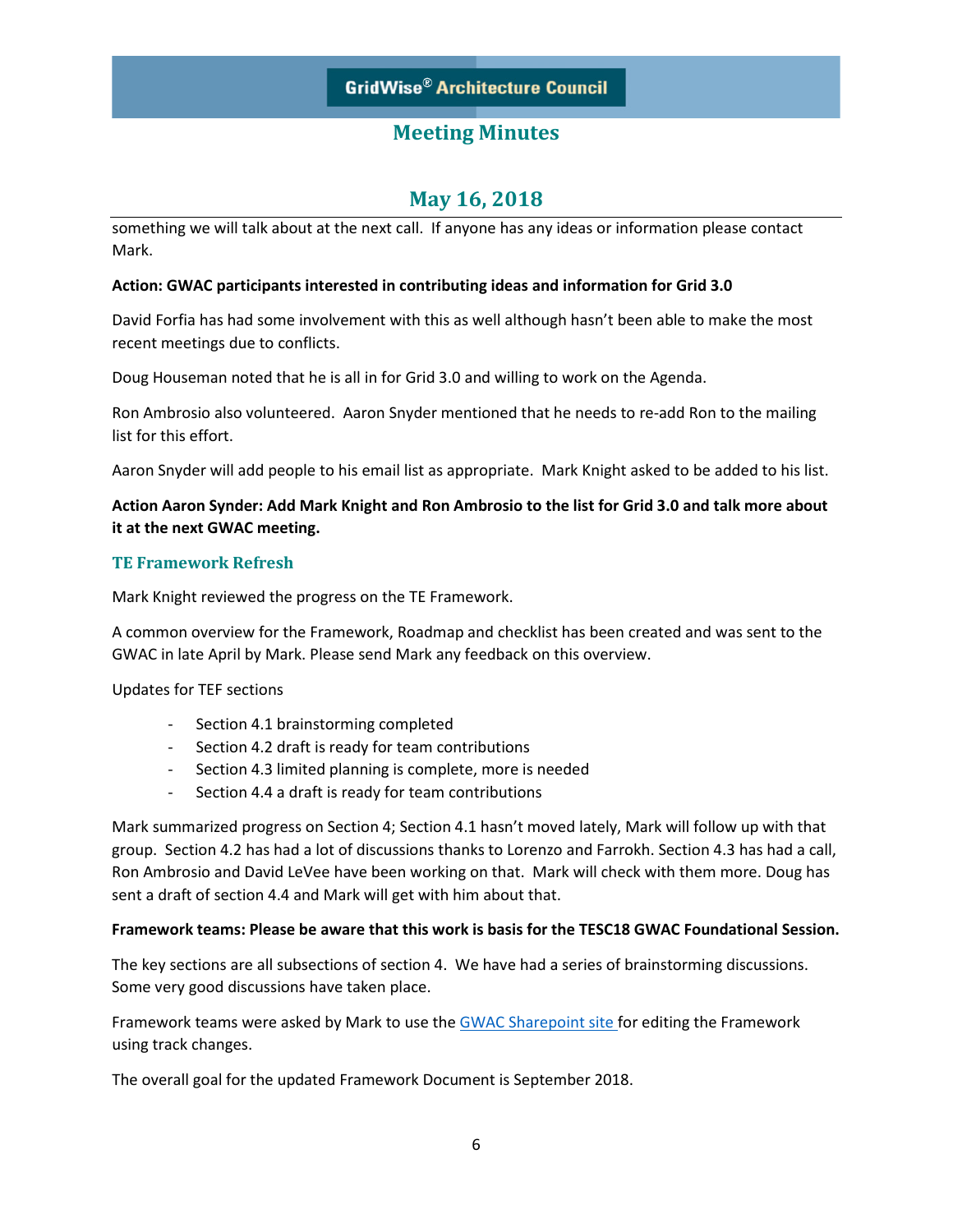## **May 16, 2018**

To be ready for the Foundational Session at TESC18 Mark presented, "plan A: Introduction plus overviews of the main part of section 4 or plan B: Introduction plus an overview of the framework, checklist, and roadmap relationship followed by key changes since 2015 and how they impact the Framework.

Mark then discussed "plan A" and "plan B" in more details with examples. Plan B gives more information about why GWAC is refreshing the Framework and helps relate the Framework to the Checklist and the Roadmap. Mark pulled information from the Framework Section 4 refresh meetings and also from discussions with some GWAC members to create Plan B. Mark thought that to keep it interesting we could talk about some of the big changes and drivers that are starting to happen in the industry rather than just speaking about the document itself.

Dave LeVee said that a good lead-in on the different aspects of how things get accomplished and decisions made about the comparative economic value of the different options. He thinks it needs a lead-in fundamentally of how these things compare. We had spoken previously at this meeting about price signals to the customer end use or to some transactive agents so that decision are made.

Ken asked if Mark had a preference and Mark said his preference would be plan B but that the other Council members might feel differently.

Next steps would be to find out which GWAC members will be available and willing to be a presenter for the Foundational Session. He thought that Ron Ambrosio and Leonard Tillman would be available. Presenters must be comfortable with what they are presenting.

Mark summarized what he thought Leonard had said, saying that we should focus on issues tied to the upcoming panels related to the Framework and to what GWAC participants are interested in.

Leonard agreed and said that he thought it might be better to focus more on giving information and to outline some of the issues rather than to take a position.

Mark asked if Leonard and David are good meeting with him and Ron Ambrosio as a starter to plan the session. Leonard and David agreed. David said he had a hybrid plan in mind that combines a bit of both plan A and plan B.

**Action: Mark to schedule a meeting with Ron Ambrosio, David Forfia and Leonard Tillman to review the TESC18 GWAC Foundational Session plans and to find out who will be available to speak at this session.**

### **Liaison Reports**

David Forfia – SEPA: there will be a call to expand the working groups, a call went out at the Utility Conference. There will be a TAC at the Grid Evolution Summit to go over future direction. Mark noted some changes to TE working group.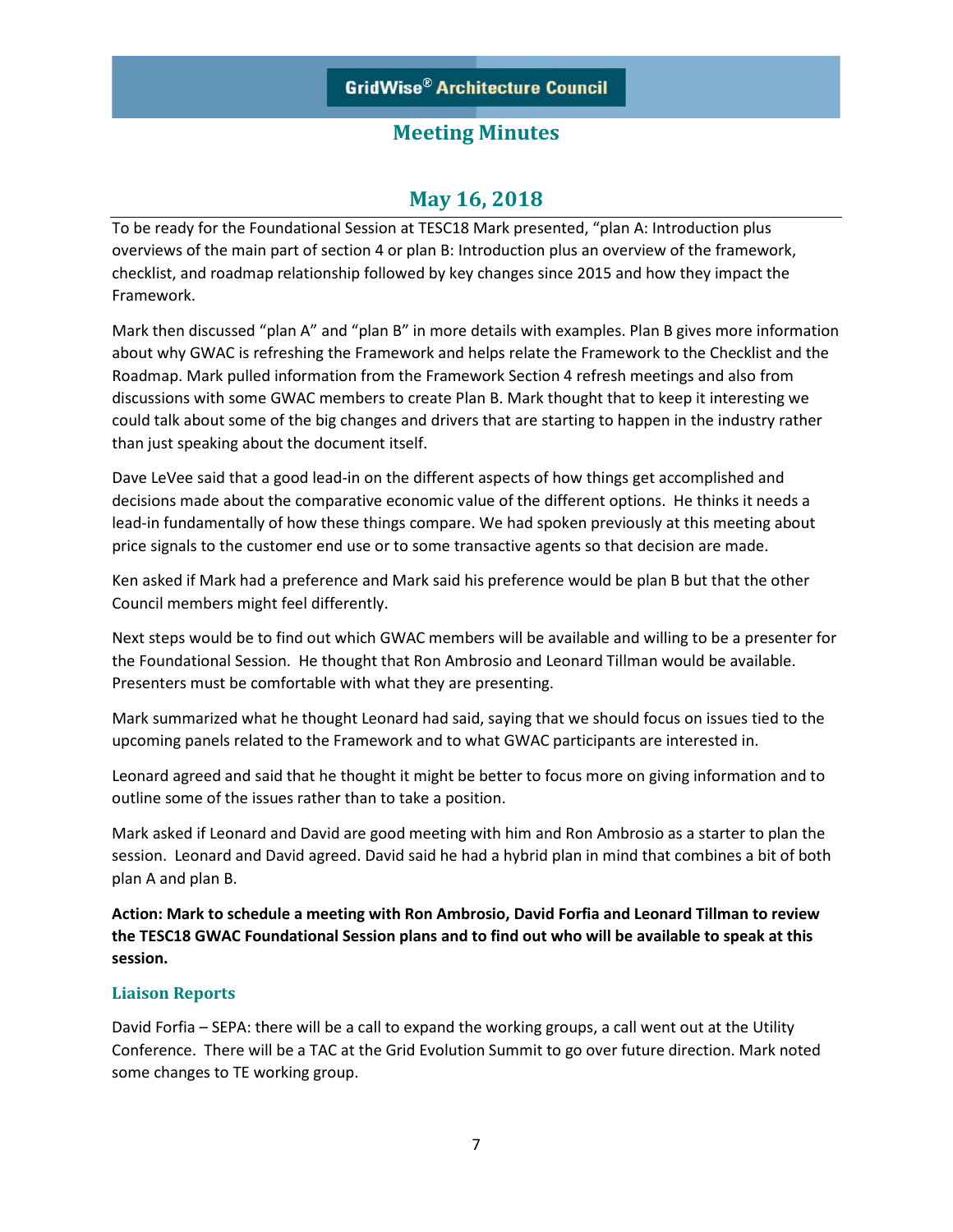# **May 16, 2018**

Ken Wacks – ISO / IEC – Their next meeting is at the end of September. Ken is giving a paper on our Cyber Security work on the Gateway at the Connections Conference next Tuesday, May 22. It is a major Home Automation Conference. This is being held at the San Francisco Hyatt Regency with 600 to 700 people. Ken will also be speaking at a workshop on Tuesday on standards for cyber security and privacy.

Tanya Barham noted that any funds that are available to help CCA members attend would really help that group of people. Lorenzo was familiar with that group and with recent actions by the CPUC that are detrimental to their position. Tanya would like to help this group to better understand what TE is and why it is important to them. Mark offered to participate in a continued conversation on this topic offline and he will pull up the document about what is TE that they all including Ron Melton, had started some time back. Mark meant to put a bit more into the document, he will do that and get it to Tanya and Lorenzo.

### **Action Mark to send the "Why TE" document to Tanya and Lorenzo and to schedule a call with them to discuss more in depth.**

Some discussions about transactive energy took place. Mark noted that when the first TE Framework came out the term was Transactive Energy and a year later, after the revamp of the Framework, the term became Transactive Energy Systems. Now he has even heard the term participatory energy although he is not in favor of this term and finds it awkward.

Ken noted that there is evidence of various schools of thought on the use of the term. He felt that showing people examples and helping them learn by association might be a way to resolve this. Mark said that there is much documentation available but popular usage may vary.

Farrokh Rahimi noted that "For Transactive Energy applications of Blockchain, the "Proof of Work" is not appropriate, but "Proof of Stake" and "Proof of Control" (also known as "Proof of Authority") are suitable."

Ron Ambrosio said that blockchain is a supporting mechanism for an auditable ledger. As a ledger it's fine, but it's not a basis for TE. When you need to use TE to coordinate DER resources for lots of different use cases, many of which would be operational, and also for business use cases then blockchain doesn't have the performance characteristics needed. And he went on to say that using economic value signals should not be equated to prices. Dynamic prices are one incentive mechanism but there are lots of others. If you build a proper TES with economic value signals that are more representative of the cost of delivery to a point in the network, then you can use those signals to drive any number of different incentive mechanisms including dynamic pricing.

Lorenzo then asked if we want to keep the definition of TE broad enough to encompass these different implementations.